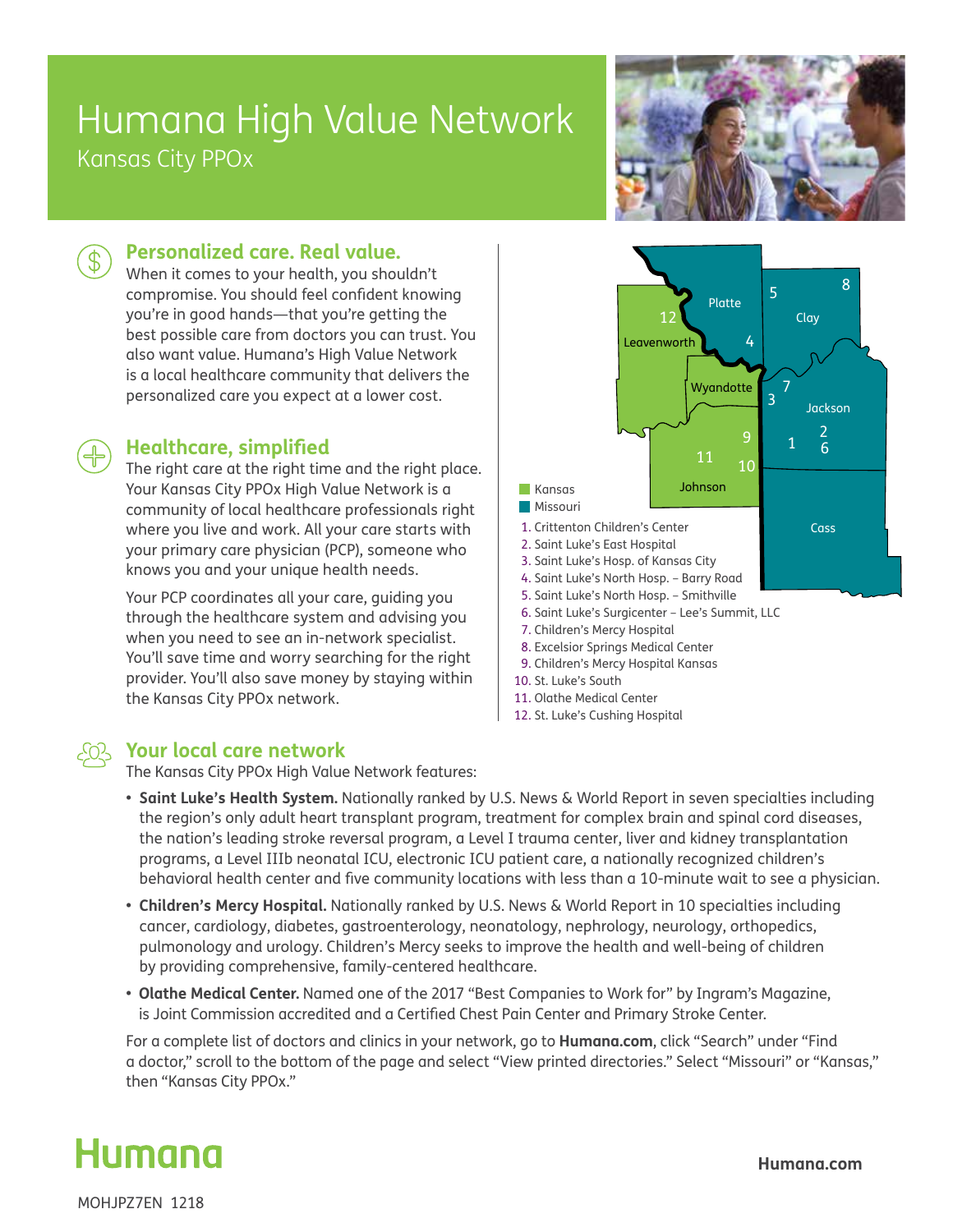# How to get the most from your high-value network

#### **Select a primary care physician**

• The Kansas City PPOx includes a network of qualified PCPs, including family practitioners, general practitioners, internists and pediatricians

## **Find a doctor or see if your doctor is in the network**

- Go to **Humana.com**
- Click on "Search" under "Find a doctor"
- Choose "Medical"
- Select "Insurance through your employer" under "Coverage type"
- 

#### **If you need to see a specialist**

• Referrals from your PCP to specialists are not required. Your PCP can help guide you through the healthcare system and recommend a specialist if you need to see one.

- PCP selection is not required but is recommended to provide you and your family with someone who knows you and your health needs
- Enter your ZIP code and select "Kansas City PPOx" under "Network"
- Select "Specialty" under "Search" and enter "PCP"
- If you know your doctor's name, select "Name" under "Search"

## **Simple, affordable healthcare**

- Personalized care
- Close to home
- Doctors you can trust

## FREQUENTLY ASKED QUESTIONS

#### **What if I choose to see a doctor who is not in my network?**

You'll have to pay more for your covered services if you use an out-of-network doctor. However, the amount you pay will go toward your out-of-network, out-of-pocket maximum.

#### **What if I need to see a doctor who is not in my network?**

If it is medically necessary and coordinated through your PCP, services outside your network will be covered the same as if you were going to a provider in your network.

#### **What if I go to an emergency room outside my network?**

If you are traveling or go to an emergency room outside of the Kansas City PPOx, and it's a true emergency, services will be covered at the in-network benefit level. However, if you receive emergency services from an out-of-network doctor or hospital, your costs may be more than they would be from a network provider. And you may also be billed for the difference between what the provider charged and what your Humana plan allows. For more information, refer to your Certificate of Coverage. You'll be expected to receive all follow-up care through coordination with your doctor.

#### **Is a high-value network PPOx right for me?**

It's a good choice for people who are willing to use certain doctors and healthcare facilities in exchange for lower costs. A referral is not required to see a specialist, though your PCP can assist you in finding the care you need. Your PCP plays a valuable role by providing you with many of your healthcare services. Your PCP keeps an eye on your total healthcare picture and is the point person anytime you have a health problem. Preventive care like annual checkups, flu shots and screenings are covered at 100 percent at your PCP's office.

Offered by Humana Health Plan, Inc. Our health benefit plans have exclusions and limitations and terms under which the coverage may be continued in force or discontinued. For costs and complete details of the coverage, call or write your Humana insurance agent or broker.



MOHJPZ7EN 1218